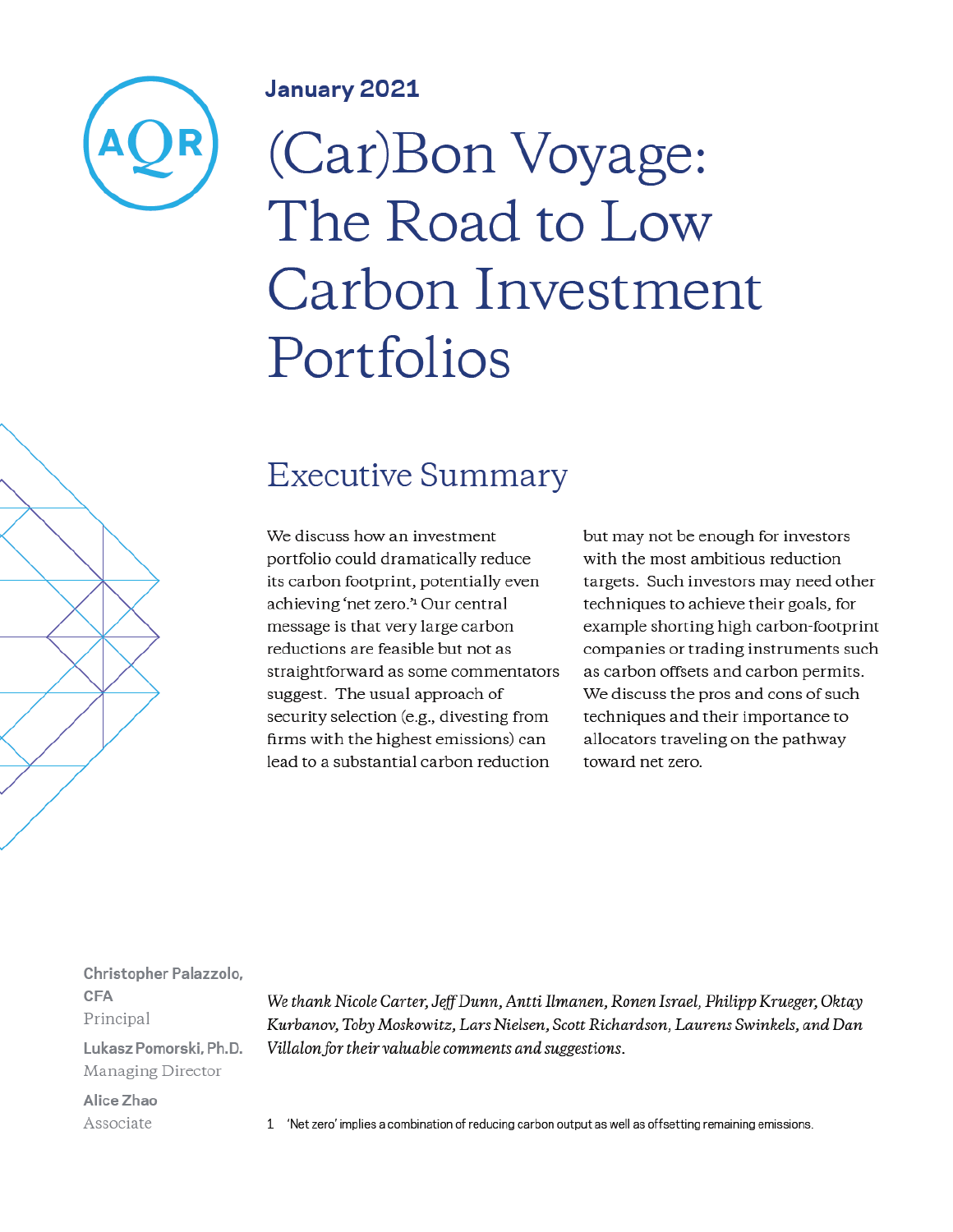# Contents

| Introduction                                        | $\overline{3}$ |
|-----------------------------------------------------|----------------|
| Why Consider Carbon Reduction?                      | $\overline{3}$ |
| What Is an Investment Portfolio's Carbon Footprint? | $\overline{4}$ |
| Treacherous Road toward 'Net Zero'                  | 5              |
| How Far Are You from Net Zero?                      | 7              |
| How to Achieve 'Net Zero'?                          | 8              |
| Conclusions                                         | 13             |
| References                                          | 14             |
| <b>Disclosures</b>                                  | 15             |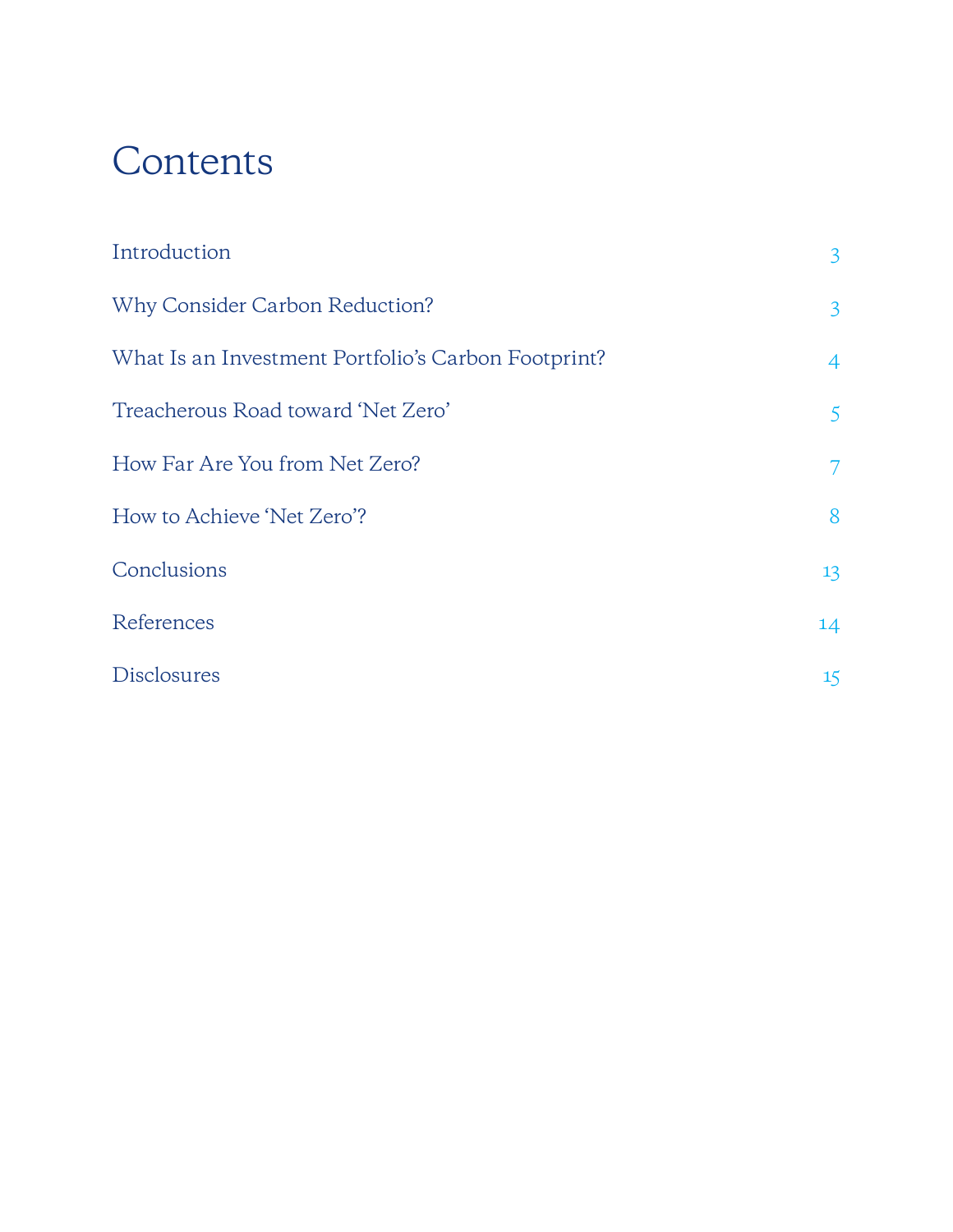# Introduction

Investors are increasingly interested in meaningfully reducing or even fully eliminating exposure to carbon emissions through their investment portfolios.<sup>2</sup> Demonstrating this commitment to protecting the planet from the risks of severe climate change, several leading institutions have announced changes that will bind them for many years into the future. For example, the Institutional Investors Group on Climate Change (IIGCC), comprised of 275 global investors jointly representing over \$35 trillion in assets, has developed a Net Zero Investment Framework, committing to a global target of 'net zero' emissions by 2050.3 To deliver on these admirable goals, investors may need to decide which types of emissions to include in

their carbon goals and what level of reduction to target. Importantly, investors often seek carbon reduction solely by rebalancing their portfolios to reduce exposure to stocks with high emissions (see for example a survey article by CFA Institute, 2020). While this can lead to a meaningful reduction in carbon, we explain why it will not be enough for more ambitious reduction goals, never mind an outright net zero carbon objective. Luckily, there are other measures that may help with portfolio decarbonization. The goal of this paper is to serve as a reference for those considering a reduction in an investment portfolio's carbon footprint, particularly those seeking a very substantial reduction or a net zero objective, as well as a guide for implementation.

# Why Consider Carbon Reduction?

It may not be surprising that individual companies or governments seek carbon reduction, but why would investors have similar objectives, possibly pursuing an outright net zero investment goal? There may be many valid reasons, including signaling to the broader community and the businesses in which they invest that climate management is important, encouraging change and raising the cost of capital for business managers who choose to ignore the problem (Asness, 2017). For ease of reference, we outline two broad categories of objectives that we label "financial" and "non-financial," also discussed by Pedersen, Fitzgibbons, and

Pomorski (2020), acknowledging that these catch-all labels are imperfect and that some institutions may be influenced by both categories of motivation at the same time.

**Financial objectives** can be mapped to riskreturn tradeoffs. Risk considerations are perhaps most obvious here. Allocators may be concerned that exposure to carbon emissions, and fossil fuels more broadly, may substantially reduce the value of their investments, or even leave them with stranded assets when the economy transitions to low carbon usage or when physical climate risks become more salient. Such investment beliefs may rationalize

<sup>2</sup>  See for example "Big investors push UK to go further on green finance," the Financial Times, 11/15/2020.

<sup>3</sup>  As per the IIGCC website, https://www.iigcc.org/, accessed on 1/6/2020.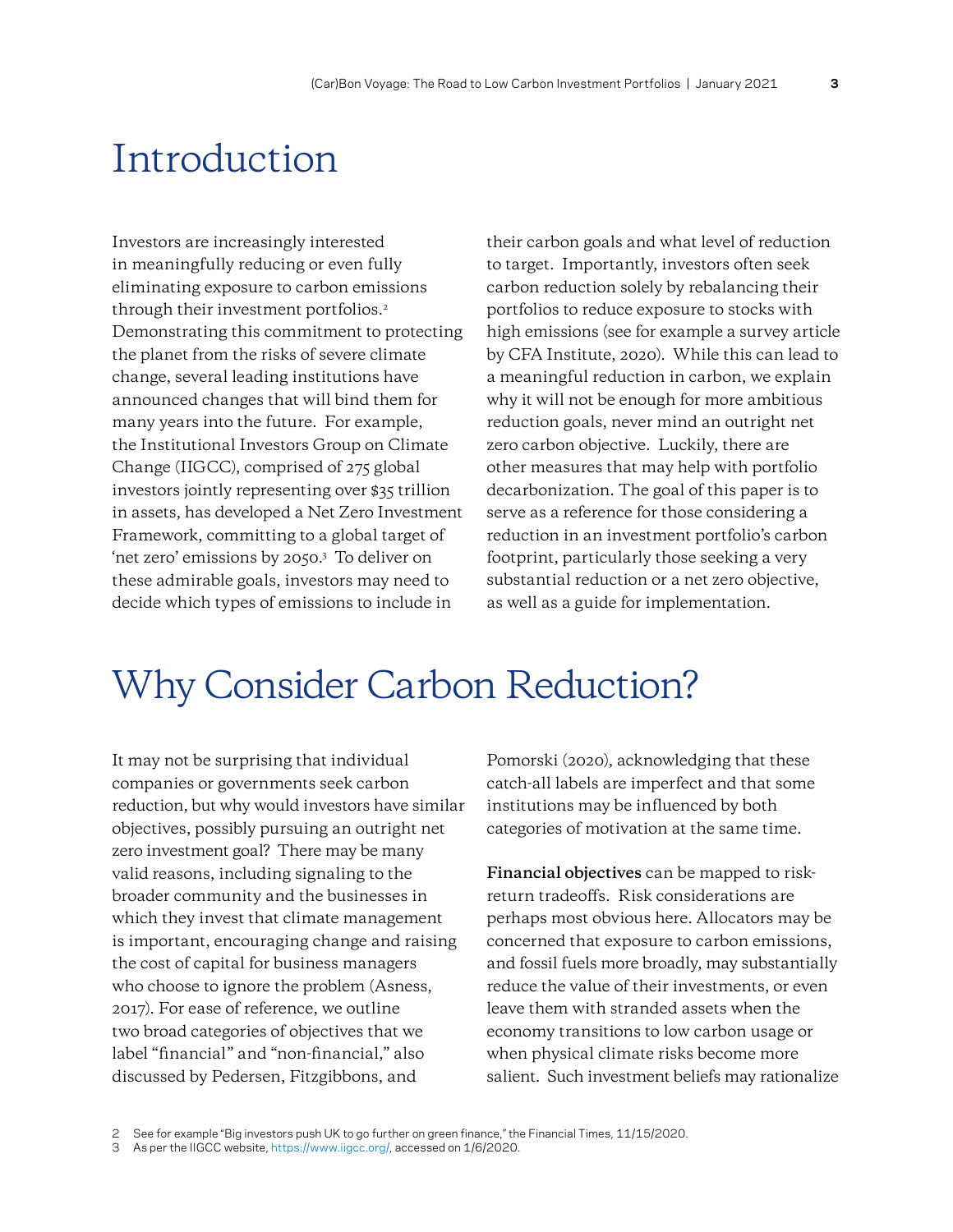divesting from securities with the most climate exposure and searching for additional ways to hedge climate risks. Some investors may also expect excess returns, or "carbon alpha," by getting ahead of any future price impacts from a shift to a lower carbon economy.

**Non-financial objectives** are not directly related to a portfolio's risk-return tradeoffs. Some allocators may be more values driven or reflect the desire to achieve real-world impact through one's portfolio choices, for example through pushing up the cost of capital of the largest emitters. For others, pressure from one's stakeholders or perhaps peer risk may be a key driver. Finally, some investors may be responding to regulation or to expectations of regulatory changes.

# What Is an Investment Portfolio's Carbon Footprint?

One common definition of an investment portfolio's carbon footprint is the pro-rata portion owned of an underlying asset's greenhouse gas consumption and output, expressed in tons of CO2-equivalent emissions per \$M invested. For example, if a \$1B company emits 1,000 tons of CO2, then a

\$1M investment in that company (i.e., holding 0.001 of its market capitalization) has the carbon footprint of  $0.001 \times 1,000 = 1$  ton of CO2. Mathematically, a portfolio's carbon footprint sums the pro-rata fraction held of a company's market capitalization multiplied by the emissions of each stock j in the portfolio:

$$
\sum_{j=1}^{N} \frac{current\ value\ of\ investment}{issuer's\ market\ cap_j} \times emissions_j
$$
 (1)

Unfortunately, even the simple formula above is far from simple in the many ways it can be interpreted and in the nuances of carbon measurement. One important consideration in measuring the carbon footprint is understanding the type of activity one is interested in measuring. Different types of emissions are usually referred to as "scopes." Scope 1 are emissions from company operations; Scope 2 are those from electricity, heating, steam, or cooling purchased from third-party providers; and Scope 3 are those from the company's value chain, meaning emissions traced back to the supplies the company purchases or emissions caused when the company's products are used by their end consumers. The choice of which scopes to include or exclude will change

a portfolio's carbon footprint and perhaps influence the avenue of carbon reduction.

Organizations such as CDP, Trucost or MSCI generally seek to report all scope 1, 2, and 3 emissions, although these quantities may be estimated imprecisely and with a substantial lag. Scope 3 emissions are notoriously difficult to measure and are at best partial estimates given the lack of uniform tracking or feasibility to capture every related indirect output. Unfortunately, even in seeking scope 1 measurements a user may be exasperated by how incomplete company-reported data is and by the inevitable noise in data providers' estimates. While some NGOs and other non-profits seek to improve the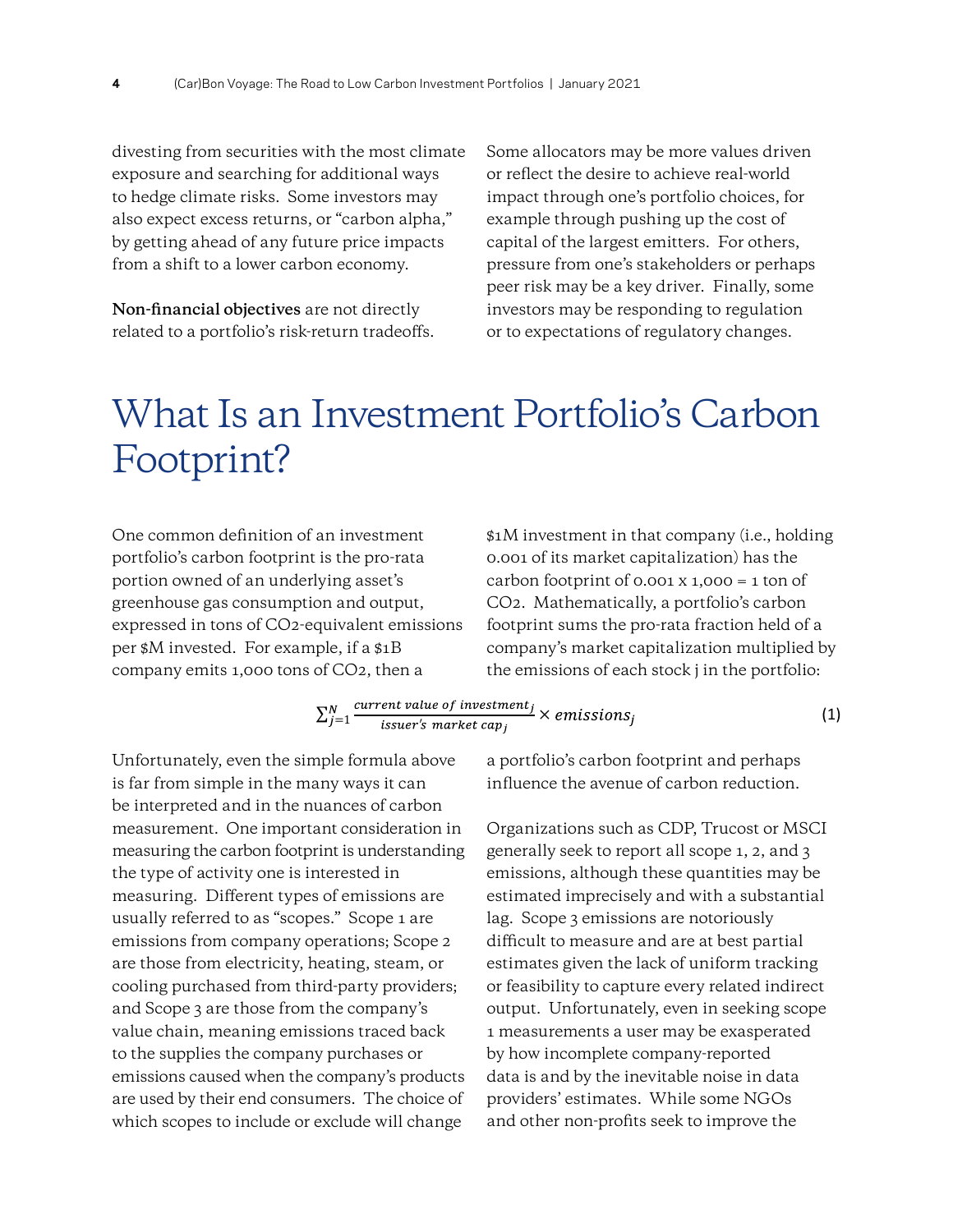rate of reporting by individual corporations, we are likely years away from a consistent and wholly reported standard even in the large-cap universe of equities, not to mention emerging, small cap and even private issuers.

Of course, we should not let perfection be the enemy of good here: there is plenty that can be measured or estimated to capture a significant portion of most investors' portfolios. We fully expect this capability to expand over time as organizations like TCFD and CDP exert greater influence on companies to report their emissions. Finally, we note that a portfolio's carbon footprint is not the only metric that investors may consider or include in their targets. Carbon intensity, or emissions per \$1M of sales are also commonly used among investors, and the choice of footprint definition depends on the investor's objectives and views. Our discussion is relevant for all such measures, and the tools we discuss (security selection, shorting, carbon offsets) can help investors reduce both the carbon footprint and the carbon intensity of their portfolios.

# Treacherous Road toward 'Net Zero'

ILGCC is not the only group of investors committing to emission reductions on a global scale. There is growing interest among institutional investors to achieve a very substantial reduction in emissions, potentially even a net zero carbon footprint. For example, the United Nations Net-Zero Asset Owner Alliance of 33 asset owners representing over \$5 trillion in assets have committed to align portfolios with a maximum 1.5°C cap on temperature increase consistent with the Paris Agreement.4 In order to draw a tangible path toward net zero, the Alliance recommends that members set targets on Scope 1 and 2 emissions for their underlying holdings and, when possible, on Scope 3 of underlying holdings for priority sectors such as Oil & Gas or Utilities.

However, with any net zero commitment, it is first necessary to point out that owning stocks does not, in and of itself, produce any carbon at all. This is not to say that taking responsibility for the carbon output at the

stock level is in any way incorrect. In fact, owning a stock allows one to vote and engage with the underlying company, possibly to affect its carbon output. Indeed, active ownership features prominently in initiatives such as the Net-Zero Alliance. Unfortunately, investors who seek substantial reduction in emissions are more likely to exclude or hold very little in heavy emitters than be meaningful shareholders, and hence less likely to sway such companies. This means that at some point investors may find that reducing their portfolios' carbon footprint may also reduce their ability to have real-world impact. This poignant tradeoff is broadly applicable to all ESG screens, not just carbon-related.

Allocators seeking large carbon reductions need to decide if and how to handle double counting of carbon emissions. This can manifest itself in many ways and is perhaps most obvious in scope 2 and 3 emissions. If an allocator invests in both a power utility and a customer of that utility, then scope 1 emissions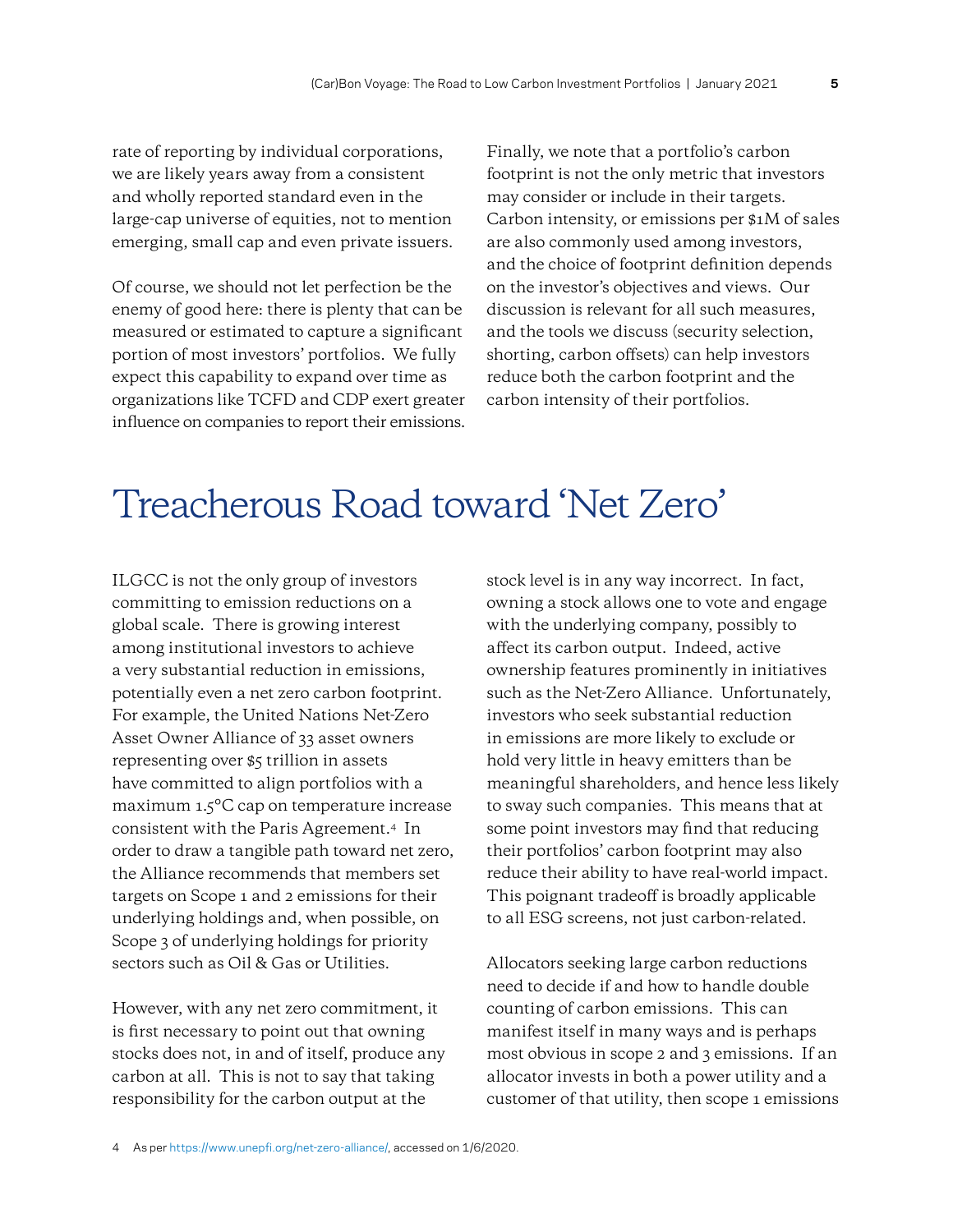of the former will be at least partially counted as scope 2 emissions of the latter. Such double counting is particularly relevant if, as we explain below, the investor chooses to use carbon offsets or carbon permits. If the investor purchases offsets for all scope 1+2 emissions, one may end up paying to offset more emissions than the portfolio companies actually generate. This may be acceptable, but it is worth pointing out the additional costs or distortions this may impose on the portfolio.

A related point is double counting across asset classes. Historically, investors attributed for carbon primarily in their equity allocations, so not surprisingly most tools and guidelines are designed for this use case. Indeed, equation (1) above prorates a firm's emissions based on the fraction of the market cap held in the portfolio. However, investors are increasingly asking about the carbon footprint of their credit portfolio as well, and many may be tempted to use a formula analogous to  $(i)$ , prorating emissions based on the fraction of the bonds outstanding one holds. This will double count carbon. It will also produce unintuitive results in that it will ascribe all carbon emissions to bondholders overall, regardless of what the company's leverage ratio is.

There is a simple way to address this issue by adjusting formula (1) to prorate emissions based on the overall enterprise value:

$$
\sum_{j=1}^{N} \frac{\text{current value of investment}}{\text{issuer's enterprise value}_i} \times \text{emissions}_j \tag{2}
$$

This formula, while known in the investment community, does not yet seem to be in widespread use.5

Double counting does not end with corporate bonds. Unless one adjusts sovereign emissions appropriately, the same emissions may be claimed yet again by a government bond holder. Some investors may also compute ownership of emissions implied by exposure in derivative instruments, once more counting the same source of emissions.6

We do not believe there is an obvious solution to double counting. Allocators should be

clear about what their specific objectives are, as this will make navigating these challenges easier. Having a true north will help make tradeoffs and decide on choices in methodology. For example, a preference for a portfolio to have a literal 'net zero' carbon footprint will probably require a careful accounting for emissions and avoiding double counting. In contrast, allocators that are primarily concerned with climate risks may not mind double counting, or might even actively seek it to the extent it reflects more nuanced exposures of their portfolio companies (e.g., through scope 3 emissions).

<sup>5</sup>  The double counting is less apparent when computing carbon intensity, since it normalizes emissions by sales rather than market capitalization. The issue is clear though when we think about a portfolio's carbon intensity as the ratio of the total carbon owned through the portfolio to the portfolio's total sales.

<sup>6</sup>  There is nothing wrong in computing emissions implied by a derivative instrument or attributing the same emissions to stocks and to bonds when such calculations are meant to assess exposure to climate-type risks. We would argue that it is, however, a stretch to attribute the carbon "ownership" through multiple cash or derivative instruments to assess one's standing as a net zero investor.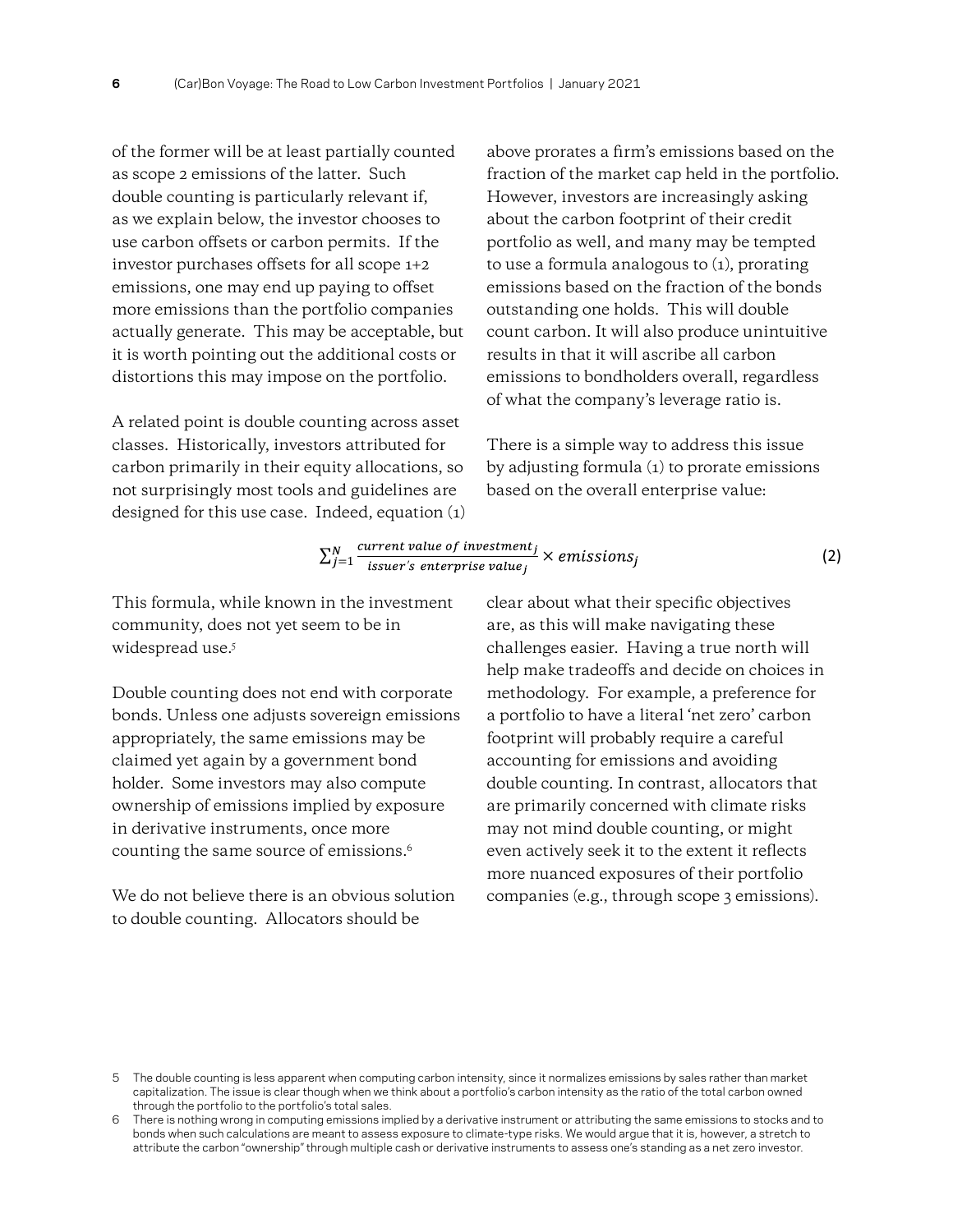# How Far Are You from Net Zero?

Setting aside some of the complications we introduced above, we first document carbon emissions in typical equity indexes to help readers appreciate the scale and challenge of a net zero target. While some institutions do not expect to achieve full decarbonization for several years, we assess whether, and how, net zero may be possible today. Our insights are relevant for all investors interested in substantial carbon reduction, not just for those who seek to go all the way to net zero.

For a simple but realistic illustration, we look at a range of popular equity indexes, including Russell 1000, Russell 2000, MSCI World, and MSCI Emerging.7 For each of these indexes, we compute the scope 1 and 2 carbon ownership using formula (1) above. **Figure 1** shows the amount of carbon offsets necessary to achieve net zero, ranging from about 75 tons per \$1M invested in Russell 1000 to 325 tons per \$1M in MSCI Emerging.



### **Figure 1:**

Carbon ownership (in tons of CO2-equivalent emissions, scope 1+2) implied by an investment of \$1M in typical stock market indexes, from 12/31/2020 to 6/30/2020. Source: MSCI, Trucost, AQR. See disclosures for important information.

Notably, carbon ownership has been declining over time for developed market indexes. This reflects two trends. First, carbon emissions of the median stock market company have decreased over time. Second, market prices adjusted as well, and companies

with meaningful fossil fuel exposure have become a much smaller part of the index. For example, the MSCI World weight of Energy and Materials, two of the most carbon-intense sectors, has declined by more than half over the past decade.<sup>8</sup>

<sup>7</sup>  The results for S&P500, available upon request, are very similar to those shown here for Russell 1000.

<sup>8</sup>  The patterns in prices are evident, but it is of course difficult to ascribe them to specific causes. They may due to repricing given increased salience of climate risks or perhaps a pro-ESG change in the preferences of the typical investor – but they may also reflect a shift from physical to virtual companies, etc.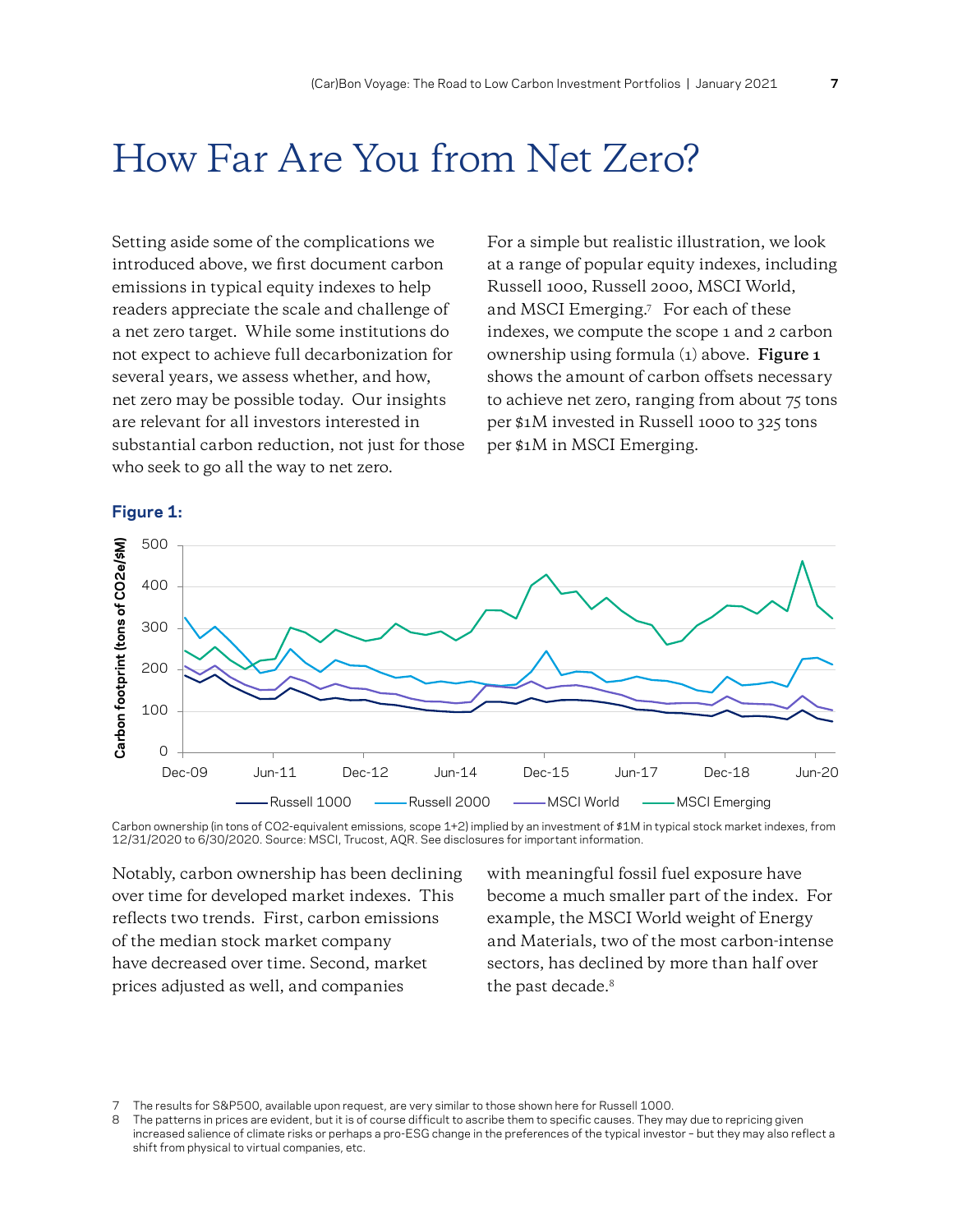# How to Achieve 'Net Zero'?

Assuming an allocator has decided to meaningfully reduce emissions or target net zero for financial or non-financial reasons, there are three broad approaches it could follow.

### **1. Security selection**

Most obviously, investors can change the composition of their portfolio. Carbon emissions tend to be concentrated in relatively few industries and companies, so even a small adjustment may lead to a large change in the portfolio's carbon footprint.9 This may be enough to deliver on some of the financial goals highlighted above: it seems reasonable that a portfolio tilting away from heavy emitters and instead toward low carbon stocks will have less exposure to climate risks than a broad market index.

This approach cannot, however, fully deliver on the net zero goal, at least not in a longonly portfolio. This is because almost all companies have at least *some* emissions. For example, across the thousands of firms that

have emissions data in the Trucost database, as of 9/30/2020 only 12 have zero scope 1 emissions (e.g., Akamai Technologies, BWP Trust, or City of London Investment Group) and only two have zero scope 2 emissions (Mediaset Espana and Investment AB Latour). There are no companies with both zero scope 1 and zero scope 2 emissions, never mind adding scope 3.

Even a less ambitious goal of seeking, say, a 90% reduction in a portfolio's carbon footprint may be difficult to accomplish for most allocators, because of the tracking error (TE) it would have to the usual benchmark indexes. Simply put, the resulting portfolio will be concentrated in the relatively few stocks with extremely low emissions and will look very different than the cap-weighted index. **Figure 2** illustrates this by building portfolios that minimize the tracking error versus the S&P 500 while achieving a given level of carbon reduction. Superimposed are the carbon reduction and TE of US equity ETFs that have an explicit Sustainability mandate.10

10 Figure 2 only displays ETFs with carbon footprint lower than that of the S&P 500.

<sup>9</sup>  See "Responsible Asset Selection: ESG in Investment Decisions," Alternative Thinking Q4 2019. That note also contrasts screening out largest emitters to imposing portfolio-level carbon constraints versus the benchmark.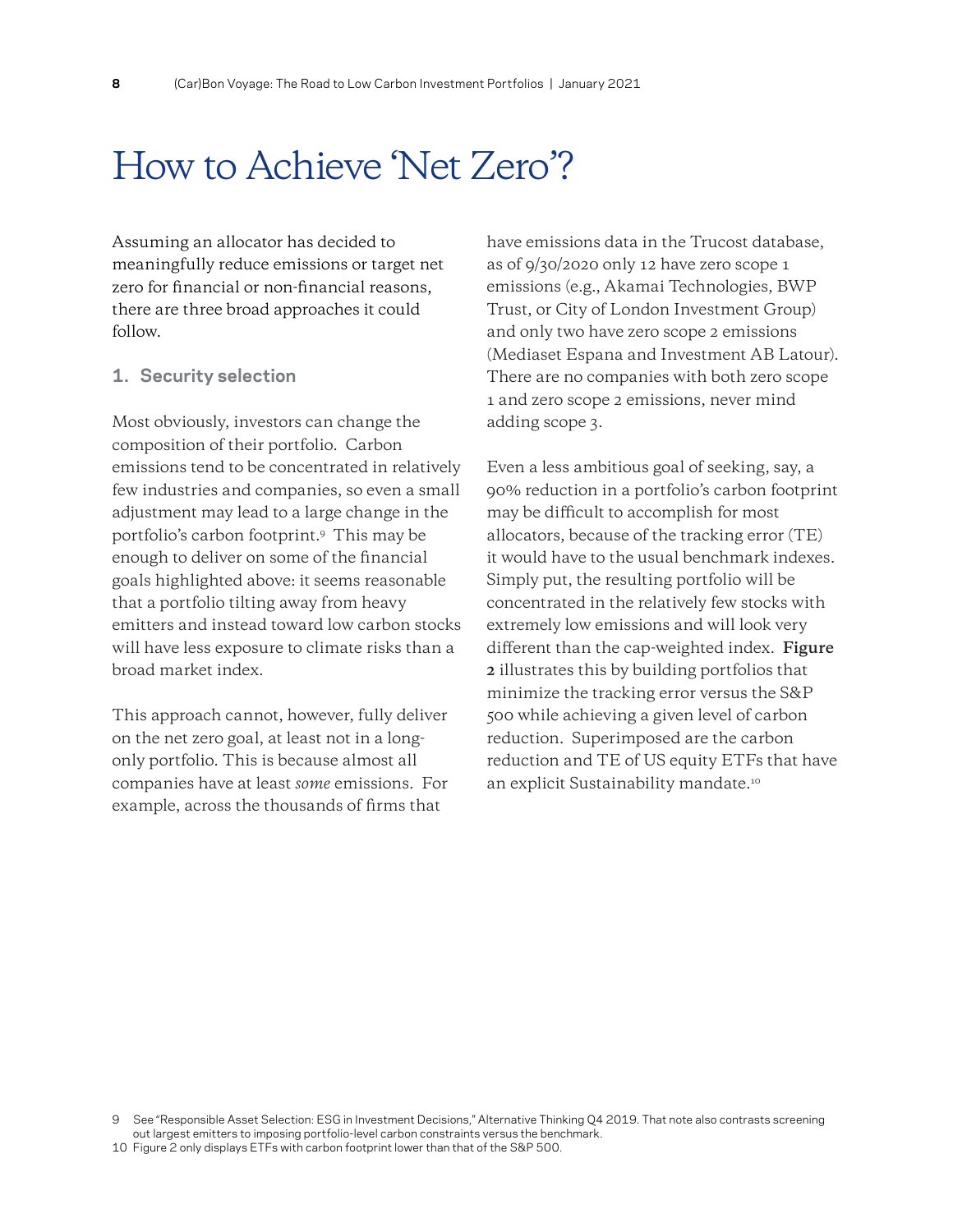

Portfolios composed from S&P 500 stocks and built to minimize the tracking error versus S&P 500, while targeting a given level of carbon reduction versus that benchmark. Portfolios are optimized using the US Equity Barra risk model and reflect data as of 6/30/2020. Superimposed are the carbon reduction and TE of US equity ETFs that have an explicit Sustainable mandate, as identified in Morningstar Direct. Source: AQR, MSCI, Trucost, Morningstar, Thomson Reuters.

Figure 2 illustrates that it is possible to reduce a portfolio's carbon footprint by 70% versus the S&P 500 with less than 1% TE to the benchmark. However, TE spikes when an investor wants to de-carbonize further, almost exponentially as we approach net zero. For example, greater than a 90% reduction requires close to 2% TE; a 99% reduction requires over 10%.

It is worth keeping in mind that these numbers correspond to portfolios that minimize TE without any other portfolio goals (including expected returns). More realistic portfolios will require even more TE than Figure 2 suggests if they incorporate return or other objectives. Indeed, Figure 2 shows the carbon reduction and the associated TE of US equity ETFs that have an explicit Sustainable mandate. All of them have TE meaningfully above the theoretical minimum required for a given carbon reduction.

Moreover, for investors who continuously commit to a relative rather than an absolute carbon reduction, it may become increasingly difficult to build a portfolio that has a meaningfully lower carbon footprint than the benchmark going forward. Ironically, this is because the worst offending portfolio companies will likely be the first to reduce their own emissions. A 50% reduction in emissions today vs. the benchmark is relatively easy to achieve because some companies are extreme emitters: avoiding these companies can meaningfully reduce a portfolio's carbon footprint. This may no longer be true if these egregious emitters reduce their own carbon footprint (and thereby also lower the footprint of the benchmark) and subsequently reduce the spread between the worst offender and the best performer. Taken to the extreme, if all companies had equal carbon emissions, regardless of the actual level of emission, it would be outright impossible for a long only manager to deliver any level of reduction versus the benchmark. Of course, it is unlikely for all companies to have identical emissions, but they may well move in this direction as the economy overall transitions to low carbon and as investors reduce their portfolios' carbon footprint. Therefore, the circular reasoning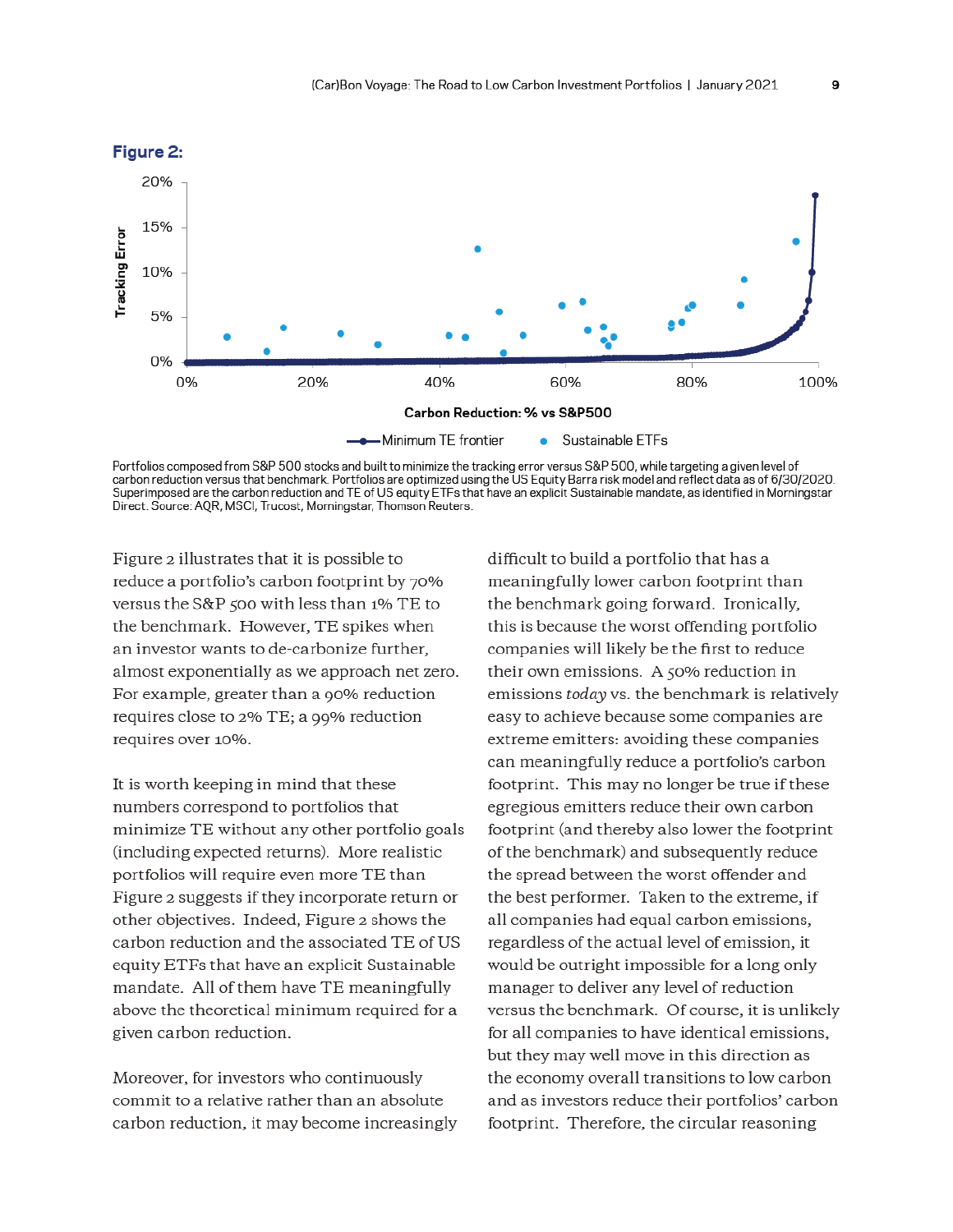here is that achieving a reduction objective will make it harder to achieve it in the future. Such a scenario is rarely discussed even by those investors who commit to substantial carbon reductions versus benchmark over the coming decades. Such commitments may may be difficult to achieve for reasons beyond investors' control, even if these same investors realize meaningful decreases in the absolute level of emissions.

Finally, a manager may invest in green companies that have the capability to remove CO2 from the atmosphere. The manager could then count carbon removed against emissions elsewhere in their investment portfolio. That too is challenging at present: there are few companies that can sequester carbon at scale.<sup>11</sup> Some may yet develop the requisite technology, but we would still need to account for the carbon emitted in the meantime. Moreover, to avoid double-counting, the investor would need to make sure that carbon removed by such companies is not sold to other parties as carbon offsets.

### **2. Shorting**

Shorting has three broad applications in the carbon context. First, it can be used to build a hedge for climate risks. Second, some investors may choose to seek additional impact with shorting. Third, short positions are effectively "portfolio carbon offsets" which can be counted against carbon exposures on the long side. We address these three points below.12

First, a long-short portfolio that is net short carbon may serve as a hedge for climate change risks. The straightforward argument here is

that this portfolio goes short securities that are likely to decrease in price when transition and/ or physical climate risks materialize and goes long securities that are likely to be relatively less harmed in such an event.

Second, shorting may deliver on investors' non-financial goals. To be clear, as we already mentioned earlier, the best way to influence a company is by becoming a meaningful shareholder. However, carbon-sensitive investors are unlikely to hold large emitters at all, which limits their ability to engage (or even communicate with) such companies. We posit that establishing a short position is more effective for engagement than not holding any position at all. This is because corporate management teams are generally aware of what the short community think about their companies, and even if they disagree, there is at least some communication. In addition, some may expect that short investors increase the cost of capital of the most carbon-emitting issuers, as explained in Asness (2017).

Third, we argue that investors can offset carbon emissions of the stock they buy with the emissions of the stock they short. To motivate this claim, we rely on a simple but powerful accounting argument. We start with the premise that the investors who collectively own all of a company's stock, must also account for 100% of the company's emissions (for simplicity we assume there is no debt). Some of these investors may have purchased their shares from a short seller, but they will nonetheless attribute a share of the firm's emissions to their total holdings, just like all other investors do. For the carbon accounting to work, and for the holders of

<sup>11</sup> As a simple example, suppose an allocator invested in Russell 1000 decides to move 5% of the portfolio to such a green technology firm. For this 5% investment to remove the emissions from the rest of the portfolio, the green technology firm would need to remove 0.95×75/0.05 = 1,425 tons of carbon per year, per \$1M invested.

<sup>12</sup> We focus here on the use of shorting as a way to meaningfully decrease a portfolio's carbon footprint. For a broader discussion of shorting and responsible investing, please see the AIMA (2020) report on the topic.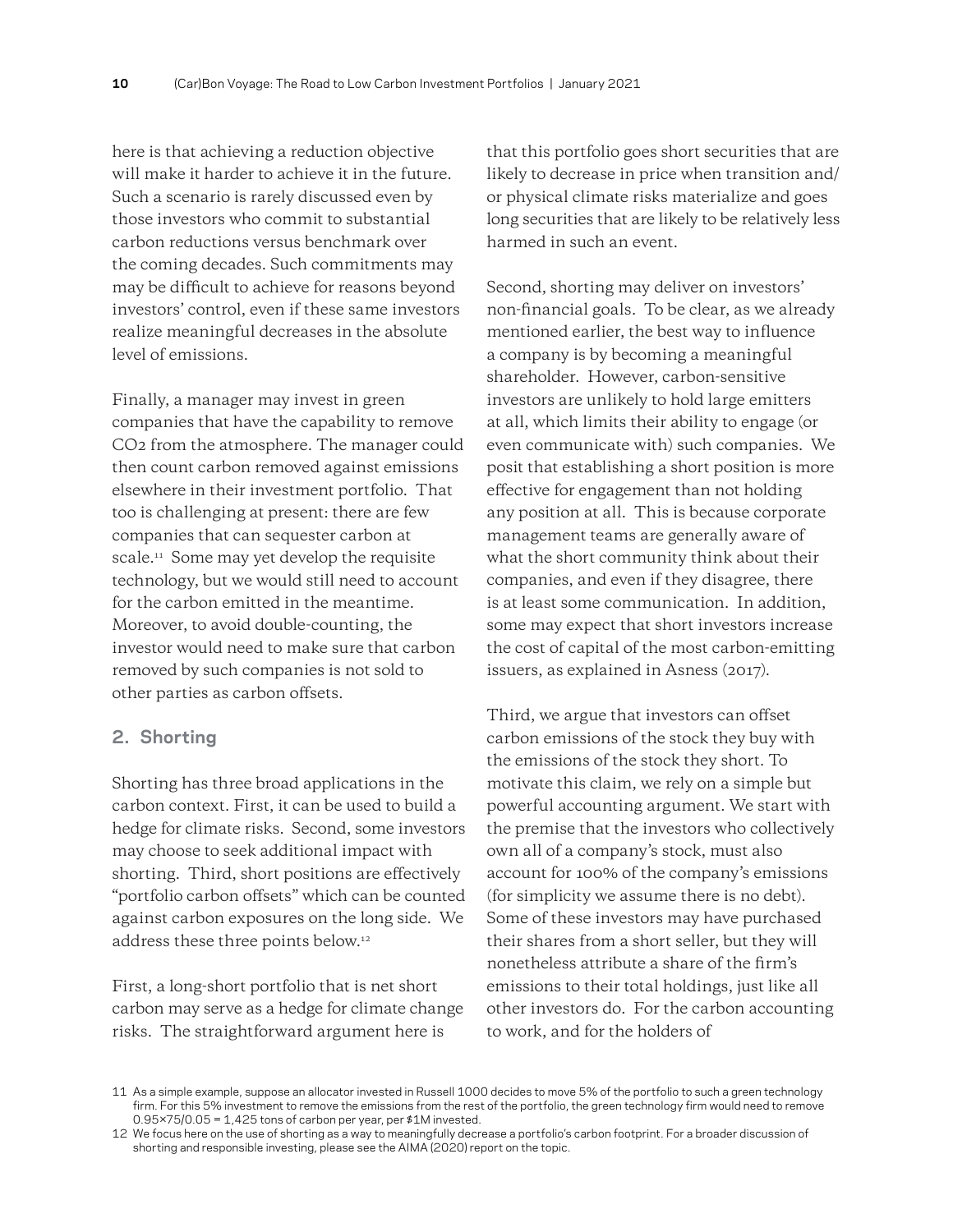a company's equity to account for 100% of the carbon footprint, short sellers must then have a negative carbon footprint on their own 'book.'13 **Table 1** illustrates this argument with a simple numerical example.

|                                          | <b>Before a Short Sale</b> |                            | After a Short Sale |                            |
|------------------------------------------|----------------------------|----------------------------|--------------------|----------------------------|
|                                          | <b>Shares Held</b>         | Carbon<br><b>Footprint</b> | <b>Shares Held</b> | Carbon<br><b>Footprint</b> |
| Investor A                               | 100                        | 100                        | 100                | 100                        |
| Investor B (Short Seller)                |                            |                            | -1                 | -1                         |
| Investor C                               | O                          |                            |                    |                            |
| Aggregate across All Market Participants | 100                        | 100                        | 100                | 100                        |

### **Table 1: Carbon footprint before and after a short sale**

Hypothetical example with a stock with 100 shares outstanding, no debt, and the total carbon footprint of 100. Initially, investor A holds all 100 shares. Next, investor B borrows a share from A and sells it short to investor C. For illustrative purposes only.

A major benefit of shorting is that it can help allocators achieve a meaningful carbon reduction without concentrating their portfolio nearly as much as pure long only security selection would. Coming back to our example in Figure 2, when we relax the longonly constraint, we have the ability to achieve a net zero carbon footprint by shorting just 2% of the portfolio's NAV while still being fully invested. The resulting TE of the portfolio to the benchmark is only 0.32%, meaningfully less than the 10%+ required in long-only portfolios that target a 99% reduction (recall that literal net zero is impossible in long-only portfolios).

Overall, there is a strong case for shortingbased "portfolio carbon offsets," especially when emissions are highly concentrated (as they are at present). Obviously, to implement this idea investors need to allow shorts in their program in the first place, and then manage the costs and operational complexity of shorting. We believe that the benefits are appealing enough to justify this, but we also recognize that some investors have

institutional constraints that prevent them from shorting.

### **3. Carbon offsets, carbon permits, and similar instruments**

A carbon offset is a mechanism that allows you to fund activities mitigating carbon emissions, and use the emissions thus prevented to "offset" your own emissions. In principle, these instruments could offset emissions implied in an investment portfolio, though they are not without their controversy and should be examined carefully. Legitimate carbon offsets may deliver on investors' nonfinancial goals, but importantly will not help with the purely financial objectives, assuming the offsets are effectively being 'canceled' – meaning removing them from the market and not selling them to another buyer in order to offset new emissions. In other words, the investor who purchases offsets to reduce the portfolio carbon footprint must retire them or effectively hold the offset without realizing any future value from it. This precludes selling them later – you cannot have this cake and eat

<sup>13</sup> Similarly, short sellers have "negative exposure" to the dividends paid by the company, meaning they must repay the dividend to the stock lender.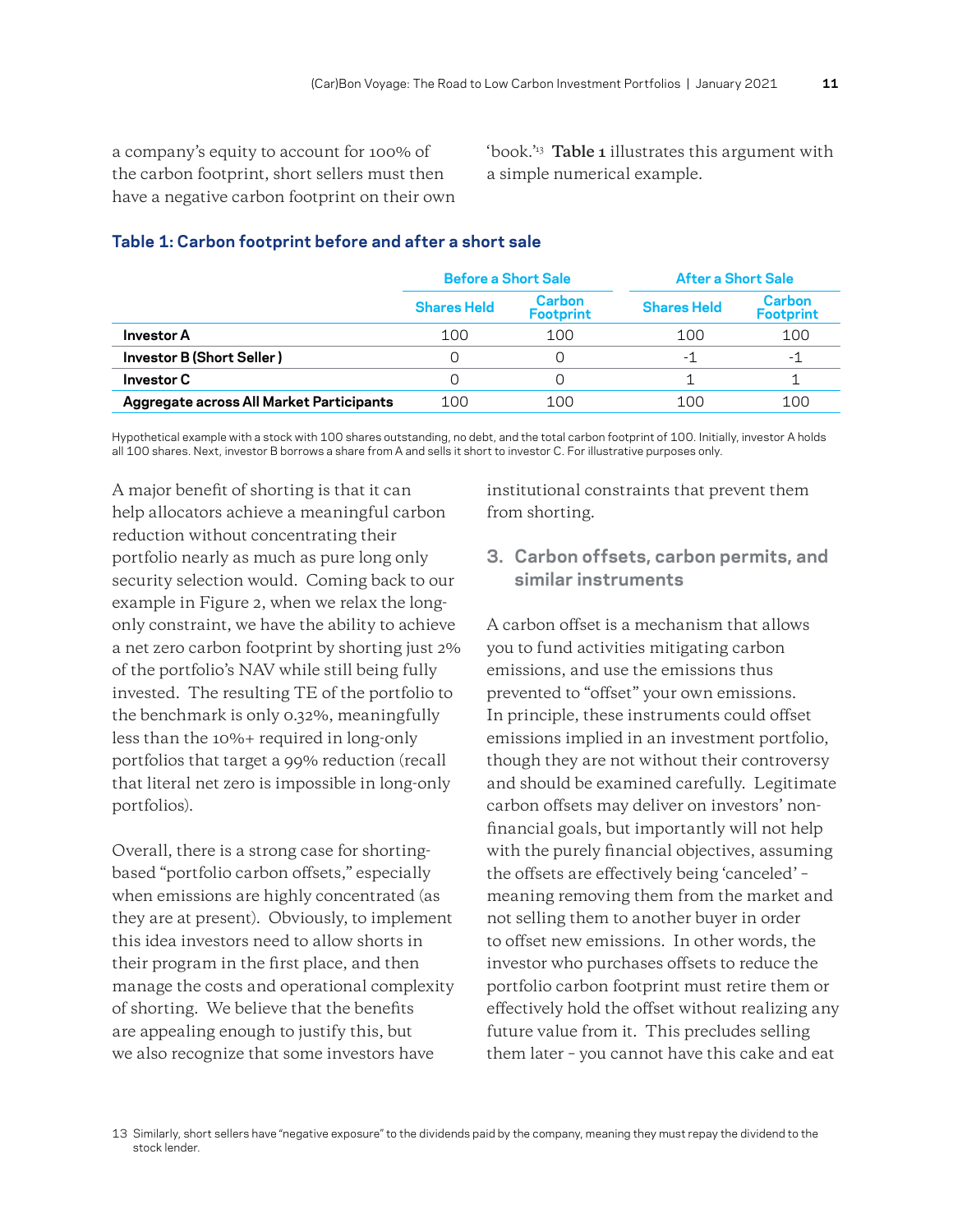it too. Some investors may, of course, purchase offsets for financial reasons including serving as a hedge against climate risks, or simply to bet on their prices going up, but then the same offsets cannot be used to reduce the reported carbon footprint of their portfolio.14

Carbon permits (or allowances) are a related instrument, issued for example by the California Air Resources Board or EU Emissions Trading System (ETS) to give an emitter the right to emit greenhouse gases equivalent to 1 ton of CO2. Permits may be interesting on their own as an investment asset but can potentially be used to offset one's emissions. The idea is that an investor buying a permit effectively prevents another entity from emitting. Once more, this works only if the investor retires the permit instead of utilizing it to produce emissions or selling it. Given their optionality, carbon permits are a more costly option than carbon offsets as a way to reduce a portfolio's carbon footprint.

There are a variety of carbon offsets available in the market although some may be of dubious quality (we assume investors do the requisite due diligence on the offsets they buy). State of the Voluntary Carbon Markets 2019 reports average offset prices from 2006 through 2018 ranging from \$3 to \$7 and generally declining over this time, with the average price of \$3.01 in 2018. Prices may differ by geography: World Bank's State

and Trends of Carbon Prices 2020 reports carbon prices ranging from less than \$1/ton in Ukraine, Mexico, or Poland to as much as \$119/ton in Sweden. It is possible that prices will rise markedly in the future, with climate experts recommending carbon prices of \$40- 100/ton (e.g., the Stern-Stiglitz Report of the High-Level Commission on Carbon Prices).

**Figure 3** shows the total cost of offsetting carbon emissions of various benchmarks for three assumed prices of offsetting one ton of CO2. We express the cost as the fraction of the capital invested. If offsets can be obtained at \$3/ton, the resulting "expense ratio" is relatively low for developed market large-cap indexes. Russell 1000 or MSCI World require offsetting 75-100 tons of carbon per \$1M invested, which translates to an expense of 2-3 basis points. The expense is noticeably larger for US small cap (Russell 2000, 6bps) and for emerging stocks (MSCI Emerging, 10bps). Figure 3 also shows the cost of offsetting carbon at a price of \$28.66/ ton. This corresponds to the price of carbon permits traded within the EU Emissions Trading Systems (EU-CO2 settle price as reported in Bloomberg as of 8/31/2020). ETS permits require 22-93bps in additional expense to reach net zero. Of course, investors who use security selection to reduce carbon emissions by 50% relative to the cap-weighted benchmark would pay only half the cost indicated in Figure 3.

<sup>14</sup> Offsets or permits may be a hedge for those portfolio companies that operate within a cap-and-trade system. If the government supplies a firm with carbon allowances on a continuous basis, then the company's transition risks are l kely reduced: the company can keep emitting carbon even if carbon permits become very expensive. At some point the price may be so high that the company may decide to sell its allowances rather than emit, but that is hardly a risk event for the firm.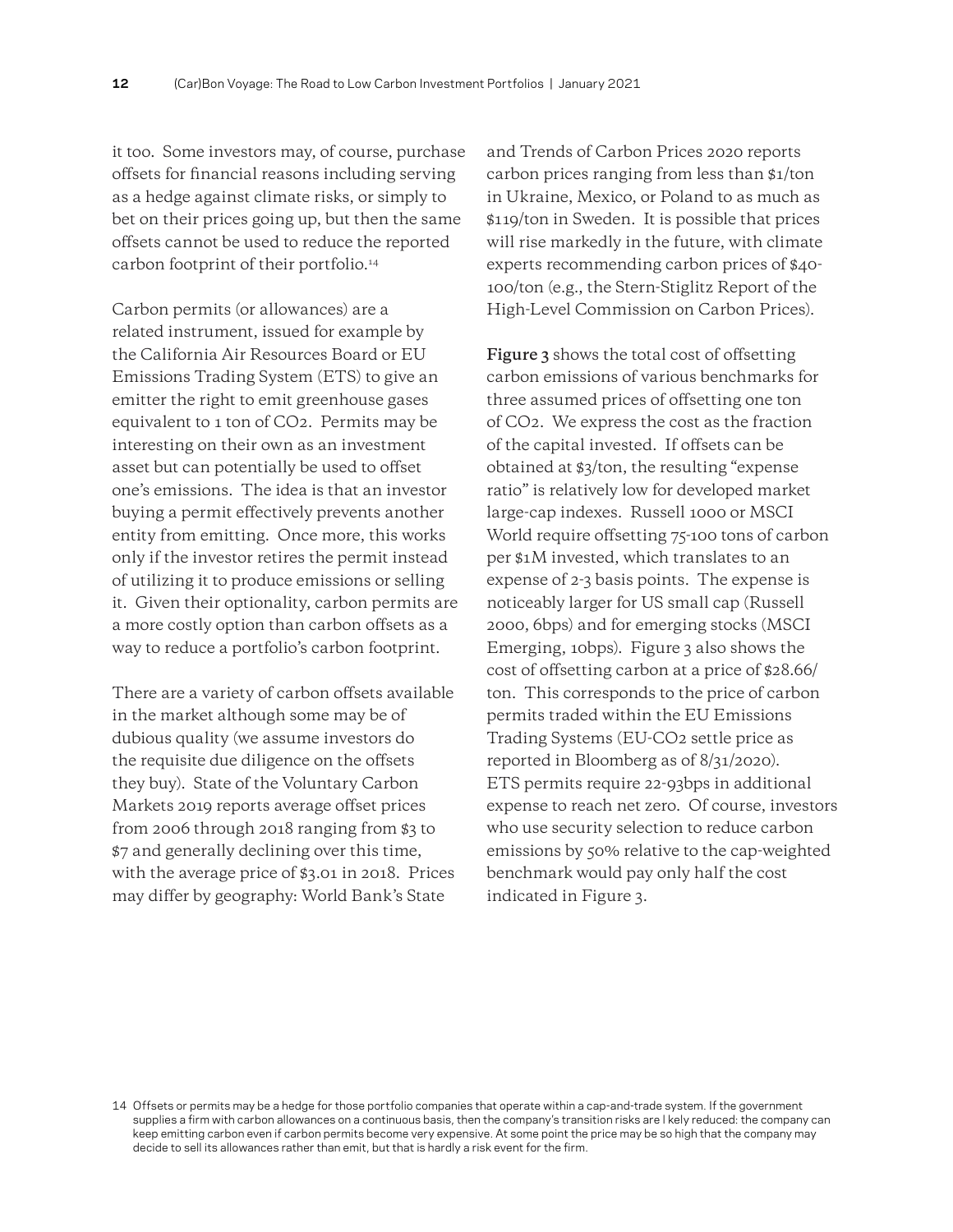

### Figure 3:

The cost (in terms of percentage of capital invested) needed to offset the carbon emissions of various benchmark indexes. The cost is the product of carbon ownership from Figure 1 and of one of the three assumed prices of carbon offsets. Source: FTSE/Russell, MSCI, Trucost.

# Conclusions

As we hinted at the outset, there is no silver bullet for achieving a meaningful carbon reduction, especially net zero. There are at

least a few options for investors to consider, each of them with pros and cons - summarized in Table 2 for the readers' convenience.

### Table 2:

|                                      | <b>Satisfies</b>     | <b>Satisfies Non-</b><br><b>Financial Goals?</b> Financial Goals? | <b>Issues and Costs</b>                                                                                           |
|--------------------------------------|----------------------|-------------------------------------------------------------------|-------------------------------------------------------------------------------------------------------------------|
| Security<br><b>Selection</b>         | <b>Oualified Yes</b> | Yes                                                               | Cannot achieve net zero in long-only portfolios, leads to<br>concentration when targeting very high CO2 reduction |
| Shorting                             | Yes                  | Yes                                                               | Costs of shorting; requires acceptance as "portfolio<br>carbon offsets"                                           |
| <b>Carbon Offsets</b><br>and Permits | No                   | Yes                                                               | Explicit costs, especially if prices rise in the future;<br>possible quality issues                               |

Pros and cons of various ways to pursue net zero carbon in investment portfolios. Source: AQR. Investment process is subject to change at any time without notice.

We expect investors committed to deep decarbonization will rely on more than one option. It is very likely that all such investors will rely on security selection to some degree, and just as likely that this alone will not be enough to get them close to net zero in the foreseeable future. Net zero allocators will need to combine it either with "portfolio carbon offsets" generated through shorting or with purchases of carbon

reduction projects or holding and retiring of carbon credits. We believe that many allocators may find the shorting solution more efficient since it is likely aligned with an investment view - that is, an allocator would short a high emitter when it is expected to fall in price. Shorting may also be a relatively cheaper solution, especially if the cost of carbon offset projects and permits increase in the future.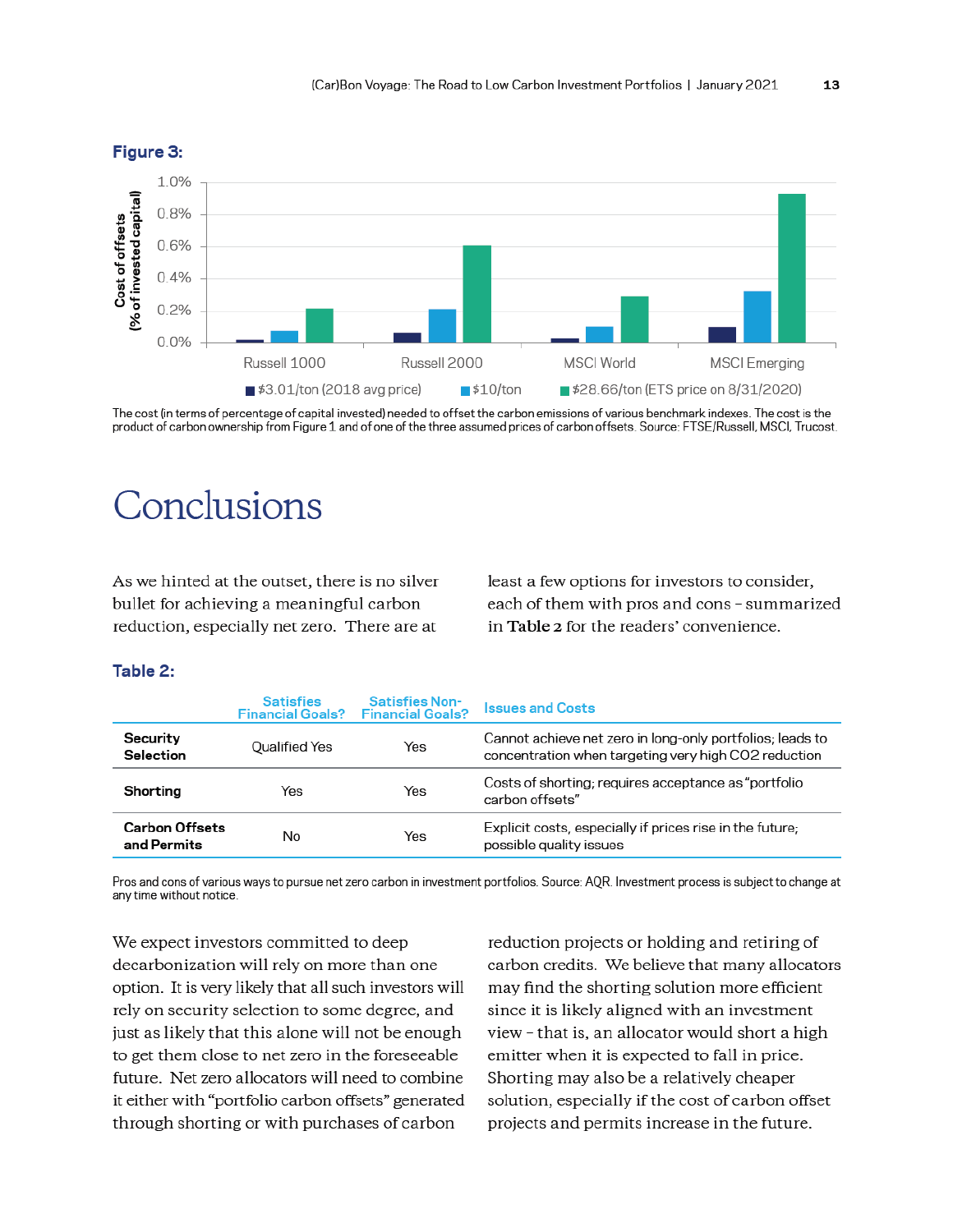# References

AIMA, 2020, "Short Selling and Responsible Investment"

Asness, Cliff, 2017, "Virtue is its Own Reward Or One Man's Ceiling is Another Man's Floor"

CFA Institute, 2020, "Climate Change Analysis in the Investment Process"

Pedersen, Lasse, Shaun Fitzgibbons, and Lukasz Pomorski, 2020, "Responsible Investing: The ESG-Efficient Frontier," *Journal of Financial Economics*, forthcoming

Responsible Asset Selection: ESG in Investment Decisions, *AQR Alternative Thinking*, Q4 2019

State of the Voluntary Carbon Markets 2019

State and Trends of Carbon Pricing 2020, World Bank Group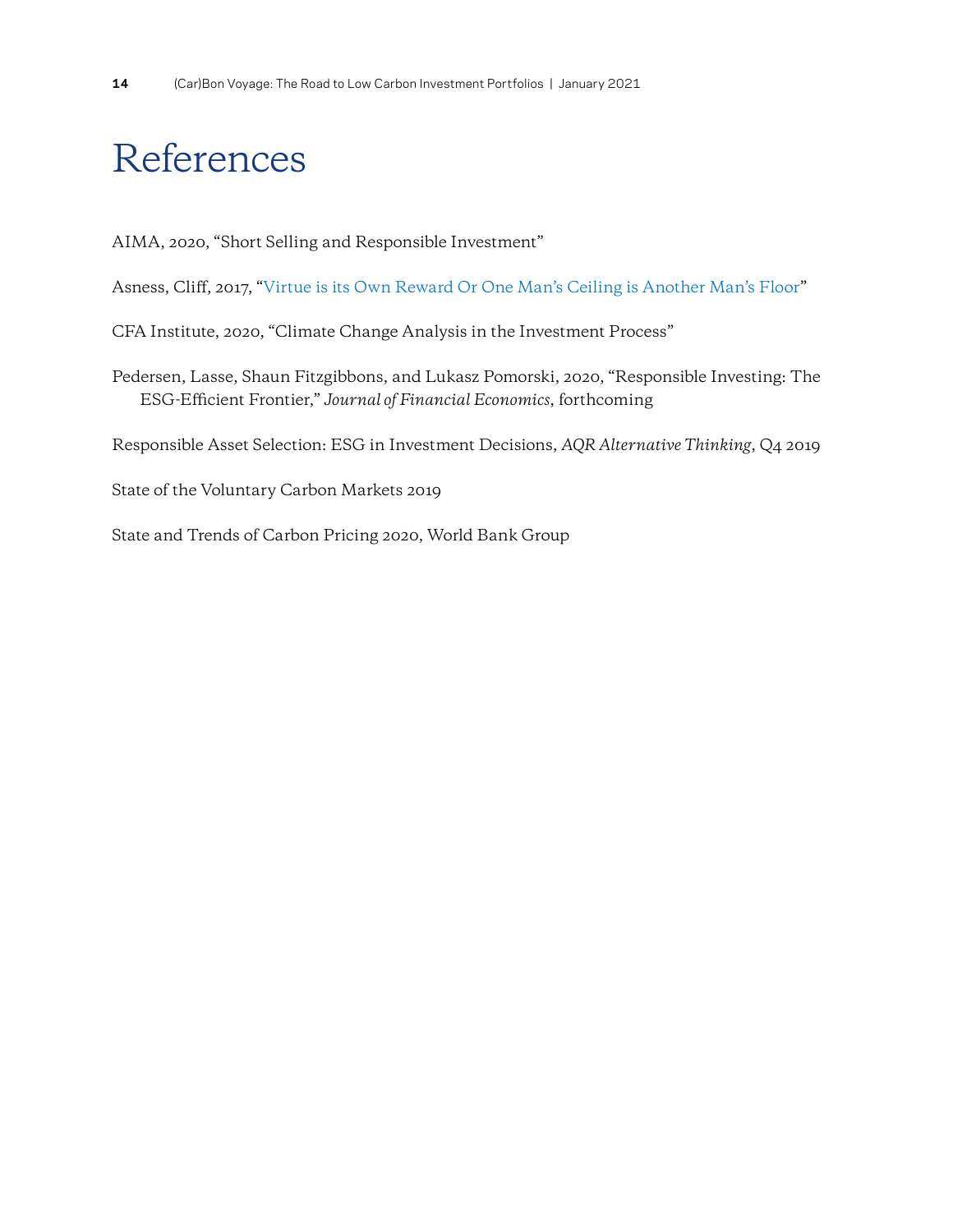# Disclosures

This document has been provided to you solely for information purposes and does not constitute an offer or solicitation of an offer or any advice or recommendation to purchase any securities or other financial instruments and may not be construed as such. The factual information set forth herein has been obtained or derived from sources believed by the author and AQR Capital Management, LLC ("AQR") to be reliable but it is not necessarily all-inclusive and is not guaranteed as to its accuracy and is not to be regarded as a representation or warranty, express or implied, as to the information's accuracy or completeness, nor should the attached information serve as the basis of any investment decision. This document is intended exclusively for the use of the person to whom it has been delivered by AQR, and it is not to be reproduced or redistr buted to any other person. The information set forth herein has been provided to you as secondary information and should not be the primary source for any investment or allocation decision.

### **Past performance is not a guarantee of future performance.**

This material is not research and should not be treated as research. This presentation does not represent valuation judgments with respect to any financial instrument, issuer, security or sector that may be described or referenced herein and does not represent a formal or official view of AQR.

The views expressed reflect the current views as of the date hereof and neither the author nor AQR undertakes to advise you of any changes in the views expressed herein. It should not be assumed that the author or AQR will make investment recommendations in the future that are consistent with the views expressed herein, or use any or all of the techniques or methods of analysis described herein in managing client accounts. AQR and its affiliates may have positions (long or short) or engage in securities transactions that are not consistent with the information and views expressed in this presentation.

The information contained herein is only as current as of the date indicated, and may be superseded by subsequent market events or for other reasons. Charts and graphs provided herein are for illustrative purposes only. The information in this presentation has been developed internally and/or obtained from sources believed to be reliable; however, neither AQR nor the author guarantees the accuracy, adequacy or completeness of such information. Nothing contained herein constitutes investment, legal, tax or other advice nor is it to be relied on in making an investment or other decision.

There can be no assurance that an investment strategy will be successful. Historic market trends are not reliable indicators of actual future market behavior or future performance of any particular investment which may differ materially, and should not be relied upon as such. Target allocations contained herein are subject to change. There is no assurance that the target allocations will be achieved, and actual allocations may be significantly different than that shown here. This presentation should not be viewed as a current or past recommendation or a solicitation of an offer to buy or sell any securities or to adopt any investment strategy.

The information in this presentation may contain projections or other forward-looking statements regarding future events, targets, forecasts or expectations regarding the strategies described herein, and is only current as of the date indicated. There is no assurance that such events or targets will be achieved, and may be significantly different from that shown here. The information in this presentation, including statements concerning financial market trends, is based on current market conditions, which will fluctuate and may be superseded by subsequent market events or for other reasons. Performance of all cited indices is calculated on a total return basis with dividends reinvested.

The investment strategy and themes discussed herein may be unsuitable for investors depending on their specific investment objectives and financial situation.

Neither AQR nor the author assumes any duty to, nor undertakes to update forward looking statements. No representation or warranty, express or implied, is made or given by or on behalf of AQR, the author or any other person as to the accuracy and completeness or fairness of the information contained in this presentation, and no responsibility or liability is accepted for any such information. By accepting this presentation in its entirety, the recipient acknowledges its understanding and acceptance of the foregoing statement.

The data and analysis contained herein are based on theoretical and model portfolios and are not representative of the performance of funds or portfolios that AQR currently manages.

Broad-based securities indices are unmanaged and are not subject to fees and expenses typically associated with managed accounts or investment funds. Investments cannot be made directly in an index.

The **S&P 500 Index** is the Standard & Poor's composite index of 500 stocks, a widely recognized, unmanaged index of common stock prices. The **Russell 1000 Index** is an index of approximately 1,000 of the largest companies in the U.S. equity markets. It comprises over 90% of the total market capitalization of all listed U.S. stocks, and is considered a bellwether index for large cap investing. The **Russell 2000 Index** is a free float-adjusted market capitalization weighted index that is designed to measure the performance of the Small Cap segment of the